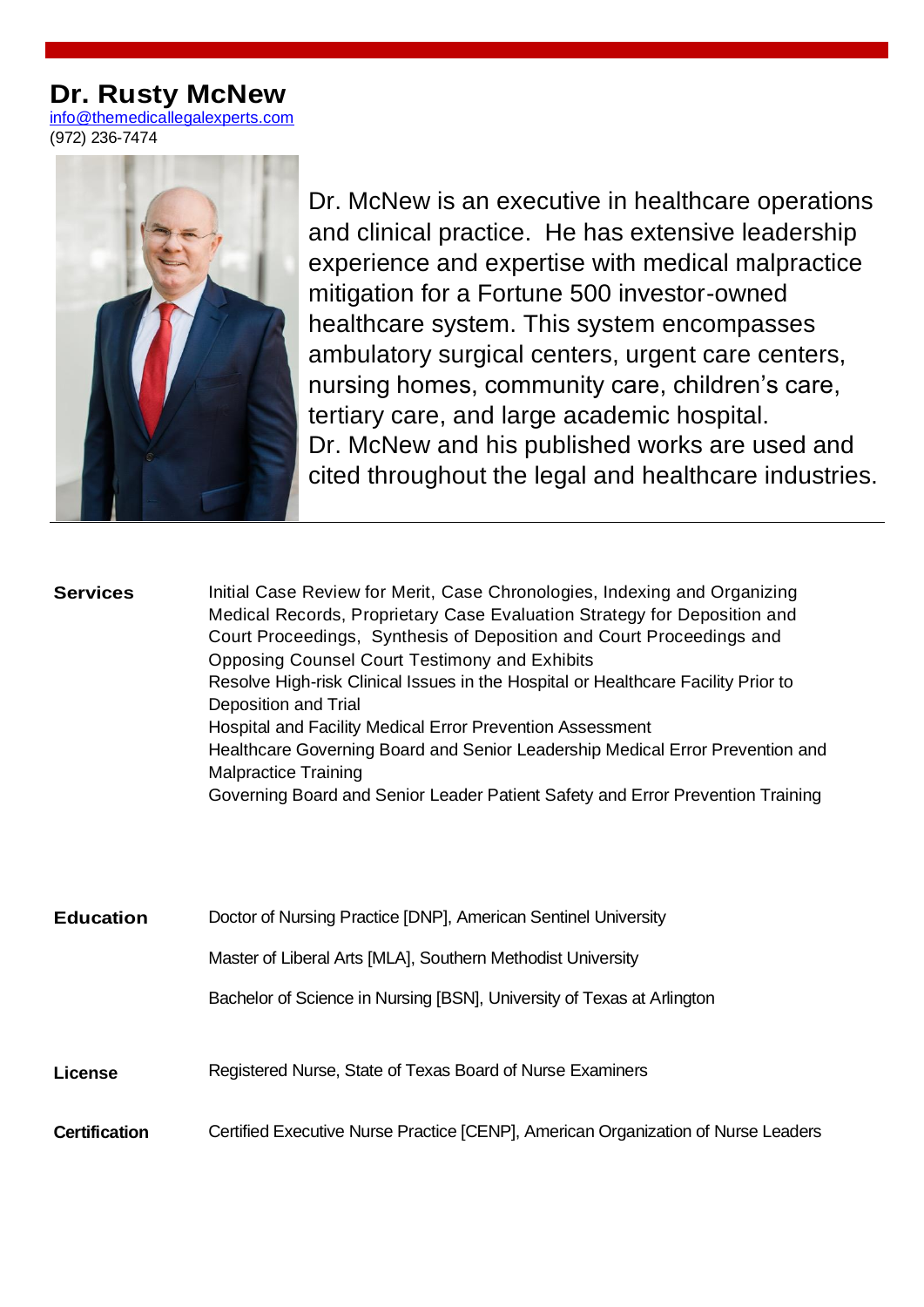Dr. Rusty McNew has extensive clinical and health care executive level knowledge and experience. He has worked with legal defense teams for medical malpractice diagnosis, wrong site surgery, treatment, obstetrics, medication, and monitoring.

His work spans academic, community, and Fortune 500 healthcare facilities and health systems both in leadership and in hands-on practical experience. Dr. McNew has published 20 books focusing on practice standards and medical malpractice avoidance. His research has been used by clinicians, healthcare executives, insurance companies, and legal teams. If you know that you need that special edge to win your negations or court case, Dr. Rusty McNew is that advantage that will make the difference in your case.

## **Experience**

- Corporate Chief Nursing Officer, *United Surgical Partners International* (2018 2020) Corporate responsibility for practice standards, quality care, performance improvement, patient safety and error prevention, medical malpractice avoidance, remediation, and supporting defense counsel, nursing education, medical staff credentialing and privileging, peer review, human resources, clinical research, disaster planning and emergency management, infection prevention, medical device reporting, and budget and business development clinical initiatives, requirements for federal and state requirements for, the Office of Inspector General, Centers for Medicare and Medicaid Services, and the Occupational Safety and Healthcare Administration, and accreditation standards for the Joint Commission on Accreditation, Accreditation Association for Ambulatory Health Care, Agency for Healthcare Research and Det Norske Veritas.
- Corporate Vice President of Quality and Patient Safety, *Tenet Healthcare* (2016 2018) Led the corporate strategy for performance improvement, evidenced-based practice standards, clinical protocols, Federal and State Medicare requirements and accreditation standards, medical malpractice avoidance, remediation, and support for medical malpractice defense counsel.
- Corporate Regional Nurse Executive, *Tenet Healthcare* (2011 2016) Led the implementation and success with practice standards, medical malpractice mitigation, remediation, support for the defense counsel, Federal and State Medicare requirements and national accreditation standards, nursing budget responsibility, human resource functions, and clinical aspects for business development for hospitals located in Texas, Missouri, South Carolina, Georgia, Alabama, Philadelphia, and Massachusetts.
- Chief Nursing Officer, *Tenet Healthcare* (2007 2011) Led the nursing and clinical practice strategies that followed national standards for hospital and outpatient departments in an urban setting, error prevention, medical malpractice mitigation, remediation, regulatory and accreditation, and performance improvement.
- Corporate Quality Manager, *Tenet Healthcare* (2002 2007) Conducted onsite comprehensive onsite audits for quality, practice standards, patient safety and error prevention and medical malpractice avoidance for rural, urban, and academic hospitals, ambulatory surgery centers, free standing emergency departments, home health, and nursing homes.
- Director of Quality Management [Successive Promotions], *Parkland Health and Hospital System* (2003- 2002) Developed and led strategies that targeted quality and safe practice standards, error prevention, risk avoidance, regulatory and accreditation, for one of the largest non-investor-owned health systems in the nation.
- Emergency Department Trauma Resuscitation Nurse, Parkland Health and Hospital System (1990 1991) Provided nursing care and audited adherence to the American College of Surgeons national trauma designation practice standards for University of Texas Southwestern Medical Center physicians and residents and hospital nursing staff.
- Associate Unit Manager, *Parkland Health and Hospital System* (1990) Managed the operating room post anesthesia care unit, supervised licensed nurses and unlicensed hospital staff, audited adherence medical staff and nursing practice standards and state and federal licensing requirements, and provided direct nursing care to patients.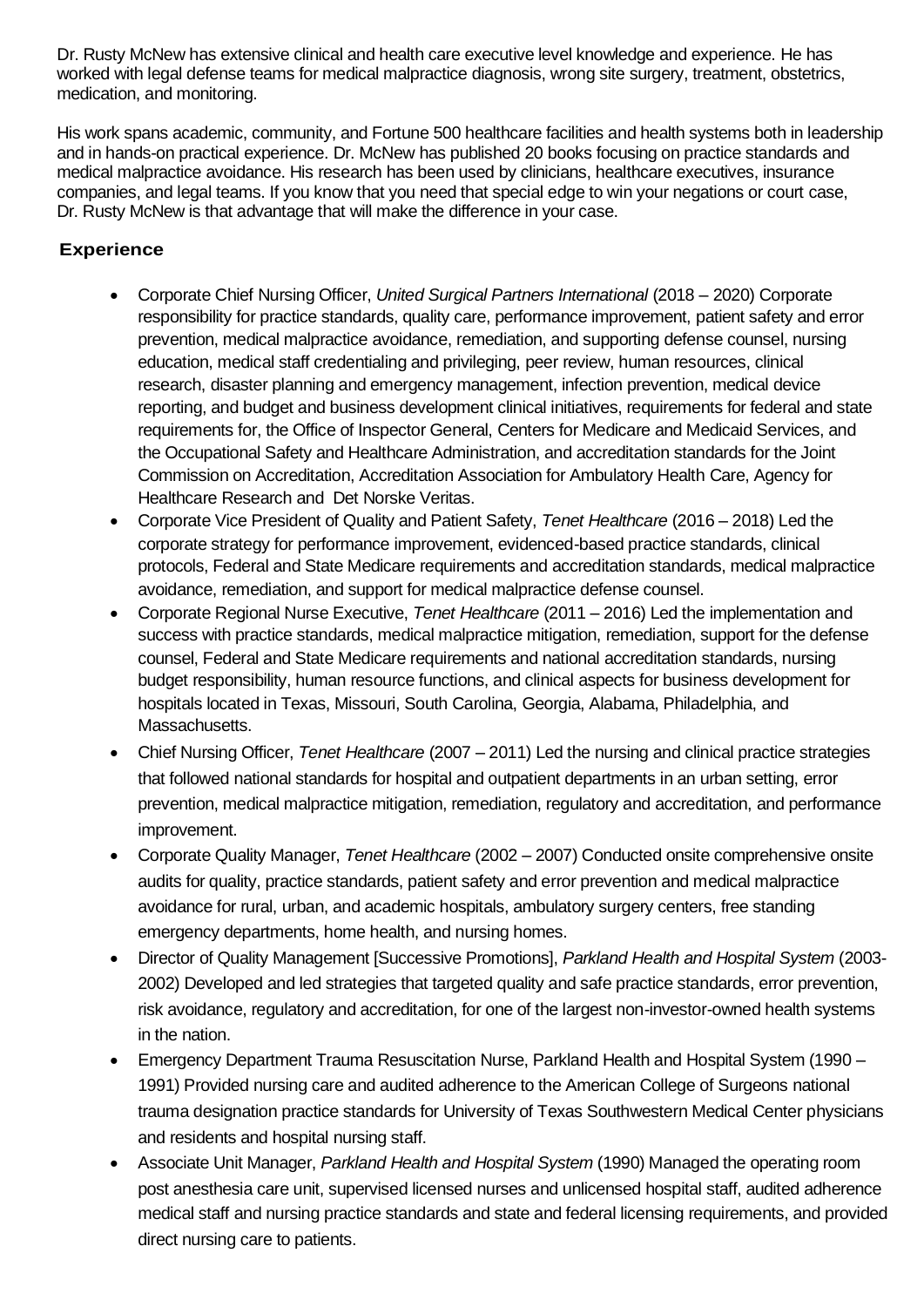- Registered Nurse, Charge Nurse, *Parkland Health and Hospital System* (1987 1991) Supervised licensed and unlicensed staff and provided nursing care in the surgical and trauma intensive care unit, neurosurgical intensive care unit, cardiovascular intensive care unit, and general medical surgical units.
- Clinical Faculty, The Joint Commission on Accreditation (1994 2000) Developed curriculum and educated hospital leaders on strategies to comply with national quality accreditation standards and federal requirement.

## **Appointments**

- U.S. Federal Homeland Security Healthcare Sector Coordinating Council Co-chair
- U.S. Federal Healthcare and Public Sector Critical Infrastructure Partnership Advisory Council
- Aspen Publishing Consulting Editor
- American Sentinel University Admissions and Retention Committee
- Trinity Valley Community College School of Nursing Advisory Board
- El Centro College School of Nursing Advisory Board
- American College of Emergency Physicians Association Clinical Indicators Group
- North Central Texas Health Plan Employer Data Information Set Coalition
- American Red Cross Trauma Nurse Cadre
- University of Texas at Arlington Nursing Students' Association President

## **Media Mentions**

- "MLMIC Research Library". Dateline. Vol 18. No1. Spring 2019. Berkshire Hathaway. Spring 2019. New York, NY.
- "Healthgrades Recognizes Tenet Hospitals". Tenet Healthcare. May 2018. Dallas, TX.
- "National Nurses Week". Tenet Healthcare. May 2018. Dallas, TX.
- "Celebrate Patient Safety Week". Dallas, TX. May 2018. Tenet Healthcare. May 2018. Dallas, TX.
- "MLMIC Research Library". Dateline. Vol 17. No 2. Fall 2018. Berkshire Hathaway. Fall 2018. New York, NY.
- "Helping Nurses Who Can't or Want Help Themselves". Health Leaders. March 14, 2016. Brentwood, TN.
- "Ambulatory Quality Standards Set the Pace". Ambulatory Care. November 1994. Gaithersburg, MD.
- "Customer Satisfaction Includes the Physician". Ambulatory Care. February 1994. Gaithersburg, MD

## **Credentials**

- Doctor of Nursing Practice degree [DNP], American Sentinel University
- Master of Liberal Arts degree, Southern Methodist University
- Bachelor of Science in Nursing [BSN] degree, University of Texas at Arlington
- Certified Executive Nursing Professional, Association of Nurse Leaders

## **Professional Associations**

- American Association of Critical Care Nurses
- American College of Emergency Physicians
- American College of Surgeons
- American Organization of Nurse Leaders
- American Red Cross Trauma Cadre
- Aspen Publishing
- Association of Perioperative Registered Nurses
- Association of Woman's Health, Obstetrics and Neonatal Nurses
- **Emergency Nurses Association**
- North Texas HEDIS Coalition
- U.S. Federal Healthcare and Public Sector Critical Infrastructure Partnership Advisory Council
- U.S. Federal Homeland Security
- Healthcare Sector Coordinating Council
- University of Texas at Arlington Nursing Students' Association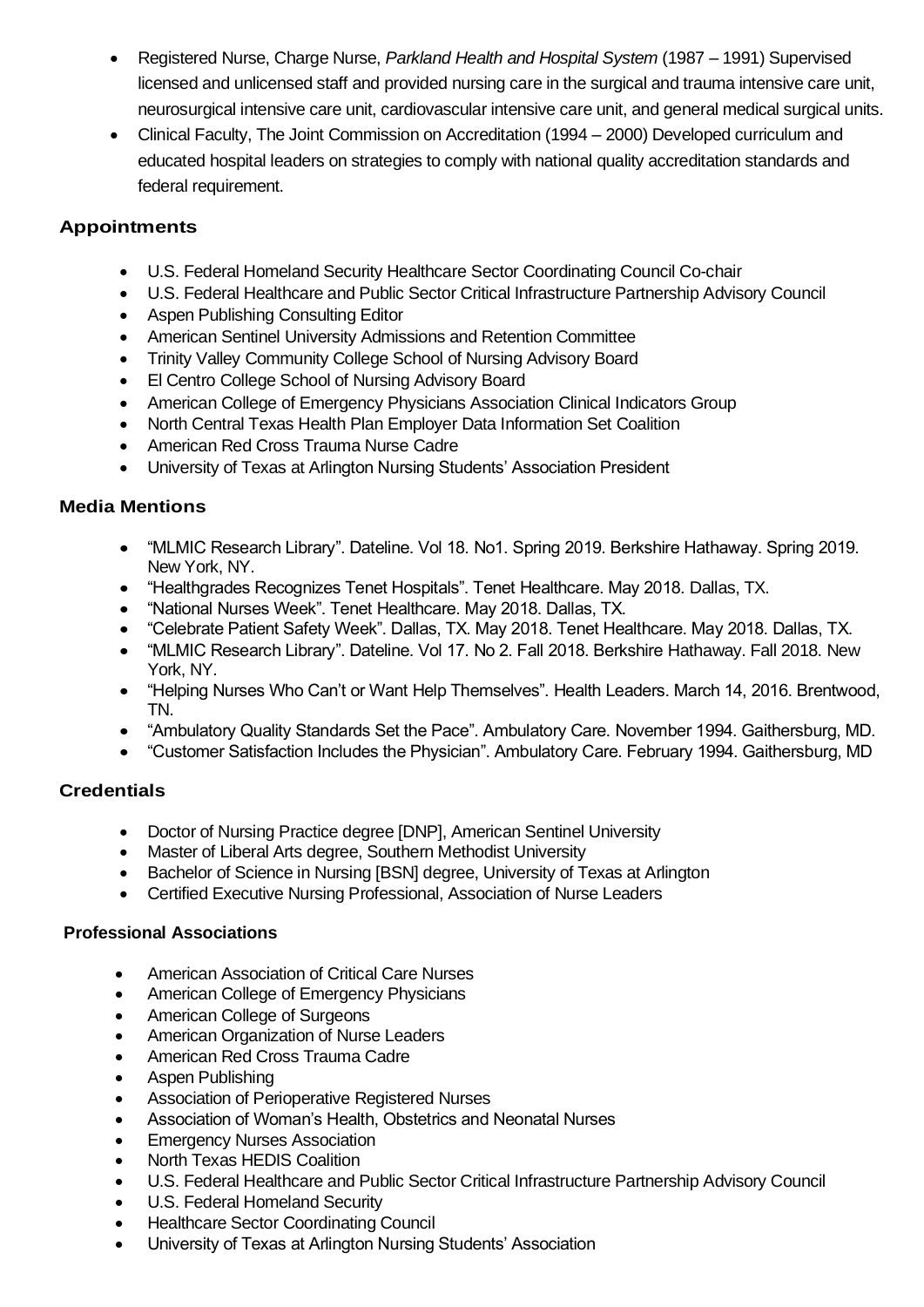#### **PUBLICATIONS**

- McNew, R. (Ed.) (2019). Emergency Department Compliance Manual: JCAHO and Legal Requirements 2019. Twenty Second Edition. Gaithersburg, MD.: Aspen Publishers.
- McNew, R. (Ed.) (2018). Emergency Department Compliance Manual: JCAHO and Legal Requirements 2018. Twenty First Edition. Gaithersburg, MD.: Aspen Publishers.
- McNew, R. (Ed.) (2017). Emergency Department Compliance Manual: JCAHO and Legal Requirements 2017. Twentieth Edition. Gaithersburg, MD.: Aspen Publishers.
- McNew, R. (Ed.) (2016). Emergency Department Compliance Manual: JCAHO and Legal Requirements 2016. Nineteenth Edition. Gaithersburg, MD.: Aspen Publishers.
- McNew, R. (Ed.) (2015). Emergency Department Compliance Manual: JCAHO and Legal Requirements 2015. Eighteenth Edition. Gaithersburg, MD.: Aspen Publishers.
- McNew, R. (Ed.) (2014). Emergency Department Compliance Manual: JCAHO and Legal Requirements 2014. Seventeenth Edition. Gaithersburg, MD.: Aspen Publishers.
- McNew, R. (Ed.) (2013). Emergency Department Compliance Manual: JCAHO and Legal Requirements 2013. Sixteenth Edition. Gaithersburg, MD.: Aspen Publishers.
- McNew, R. (Ed.) (2012). Emergency Department Compliance Manual: JCAHO and Legal Requirements 2012. Fifteenth Edition. Gaithersburg, MD.: Aspen Publishers.
- McNew, R. (Ed.) (2011). Emergency Department Compliance Manual: JCAHO and Legal Requirements 2011. Fourteenth Edition. Gaithersburg, MD.: Aspen Publishers.
- McNew, R. (Ed.) (2010). Emergency Department Compliance Manual: JCAHO and Legal Requirements 2010. Thirteenth Edition. Gaithersburg, MD.: Aspen Publishers.
- McNew, R. (Ed.) (2009). Emergency Department Compliance Manual: JCAHO and Legal Requirements 2009. Twelfth Edition. Gaithersburg, MD.: Aspen Publishers.
- McNew, R. (Ed.) (2008). Emergency Department Compliance Manual: JCAHO and Legal Requirements 2008. Eleventh Edition. Gaithersburg, MD.: Aspen Publishers.
- McNew, R. (Ed.) (2007). Emergency Department Compliance Manual: JCAHO and Legal Requirements 2007.Tenth Edition. Gaithersburg, MD.: Aspen Publishers.
- McNew, R. (Ed.) (2006). Emergency Department Compliance Manual: JCAHO and Legal Requirements 2006. Ninth Edition. Gaithersburg, MD: Aspen Publishers.
- McNew, R. (Ed.) (2005). Emergency Department Compliance Manual: JCAHO and Legal Requirements 2005. Eighth Edition. Gaithersburg, MD.: Aspen Publishers.
- McNew, R. (Ed.) (2004). Emergency Department Compliance Manual: JCAHO and Legal Requirements 2004. Seventh Edition. Gaithersburg, MD.: Aspen Publishers.
- Aspen Publishing. (2004). (Contributing Author). Health Care Quality & Outcomes Management. Supplement #5. Gaithersburg, MD.: Aspen Publishers.
- Aspen Publishing. (2003). (Contributing Author).
- Health Care Quality & Outcomes Management. Supplement #4. Gaithersburg, MD.: Aspen Publishers.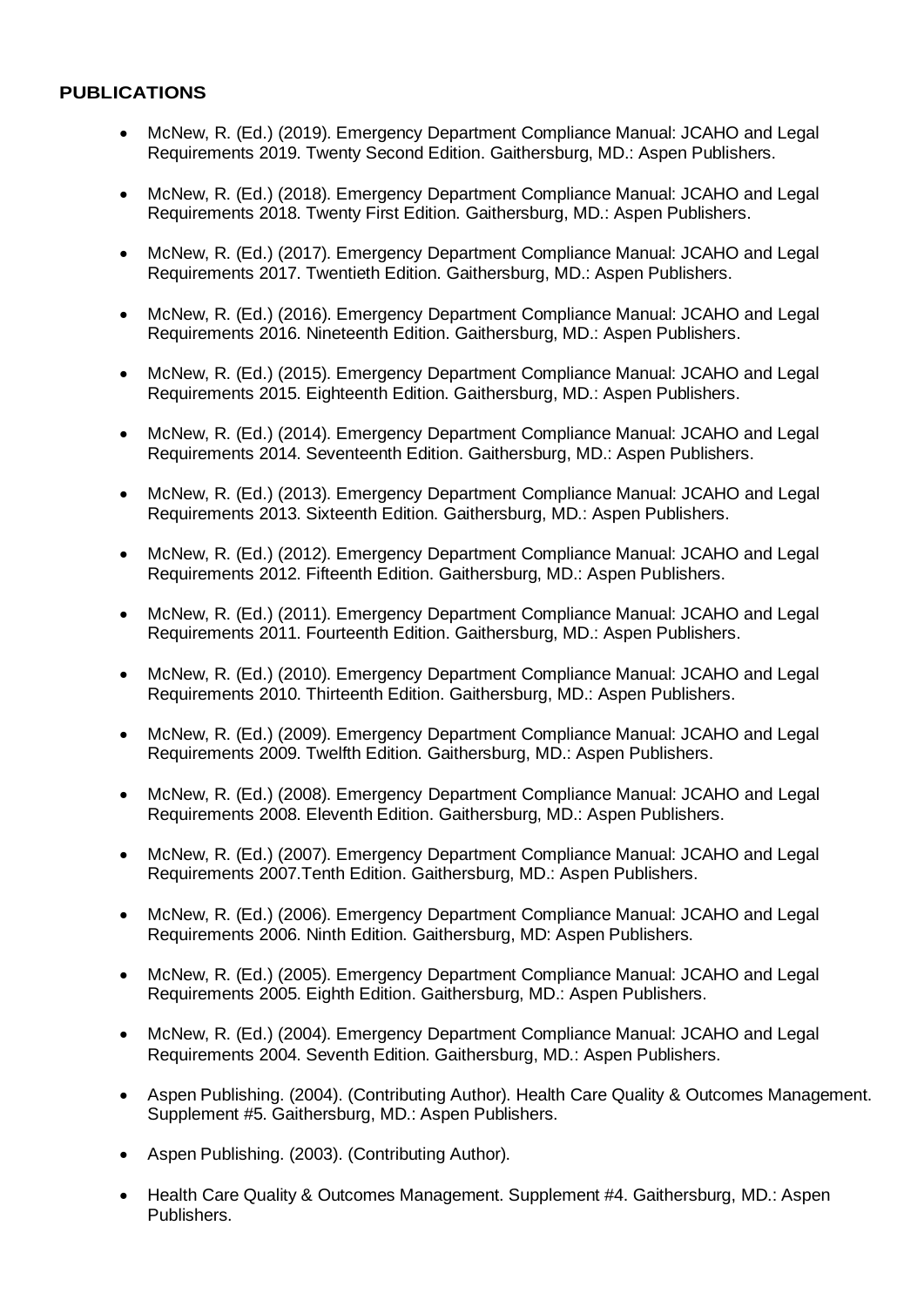- McNew, R. (Ed.) (2003). Emergency Department Compliance Manual: JCAHO and Legal Requirements 2003. Sixth Edition. Gaithersburg, MD.: Aspen Publishers.
- Aspen Publishing. (2002). (Contributing Author). Health Care Quality & Outcomes Management. Supplement #3. Gaithersburg, MD.: Aspen Publishers.
- McNew, R. (Ed.) (2002). Emergency Department Compliance Manual: JCAHO and Legal Requirements 2002. Fifth Edition. Gaithersburg, MD.: Aspen Publishers.
- Aspen Publishing. (2001). (Contributing Author). Health Care Quality & Outcomes Management. Supplement #2. Gaithersburg, MD.: Aspen Publishers.
- Guenter, P., Silkroski, M. (2001). (Contributing Author). Tube Feedings: Practical Guidelines and Nursing Protocols. Gaithersburg, MD.: Aspen Publishers
- McNew, R. (Ed.) (2001). Emergency Department Compliance Manual: JCAHO and Legal Requirements 2001. Fourth Edition. Gaithersburg, MD.: Aspen Publishers.
- Aspen Publishing. (2000). (Contributing Author). Health Care Quality & Outcomes Management. Supplement #1. Gaithersburg, MD.: Aspen Publishers.
- McNew, R. (Ed.) (2000). Emergency Department Compliance Manual: JCAHO and Legal Requirements 2000. Third Edition. Gaithersburg, MD.: Aspen Publishers.
- Aspen Publishing. (1999). (Contributing Author). Health Care Quality & Outcomes Management. Gaithersburg, MD.: Aspen Publishers.
- Lima, D., Painter, S. (1999). (Contributing Author). Ambulatory Care & Outpatient Services: Forms, Checklists & Guidelines. Supplement II. Gaithersburg, MD.: Aspen Publishers.
- McNew, R. (Ed.) (1999). Emergency Department Compliance Manual: JCAHO and Legal Requirements 1999. Second Edition. Gaithersburg, MD.: Aspen Publishers.
- Lima, D., Painter, S. (1998). (Contributing Author). Ambulatory Care & Outpatient Services: Forms, Checklists Guidelines. Supplement I. Gaithersburg, MD.: Aspen Publishers.
- McNew, R. (Ed.) (1998). Emergency Department Compliance Manual: JCAHO and Legal Requirements 1998. Gaithersburg, MD.: Aspen Publishers.
- Lima, D., Painter, S. (1997). (Contributing Author). Ambulatory Care & Outpatient Services: Forms, Checklists & Guidelines. Gaithersburg, MD.: Aspen Publishers.
- Lawrence, K. (1994). (Contributing Author). Radiology Administration: Forms, Checklists & Guidelines. Gaithersburg, MD.: Aspen Publishers.

#### **SPEAKING ENGAGEMENTS**

- McNew, R. "COVID-19: Immediate Clinical and Operations Strategy". United Surgical Partners International, Baylor Scott and White Health System, Conifer, and Tenet Healthcare. Addison, Texas. March 2020.
- McNew, R. "National Nursing Practice and Clinical Standards". United Surgical Partners International and Tenet Healthcare. March 2020.
- McNew, R. "National COVID-19: Immediate Clinical and Operations Strategy". United Surgical Partners International, Baylor Scott and White Health System, Conifer, and Tenet Healthcare. Addison, Texas. February 2020.
- McNew, R. "Wrong Patient, Wrong Site, Wrong Procedure". United Surgical Partners International and Tenet Healthcare. Addison, Texas. November 2019.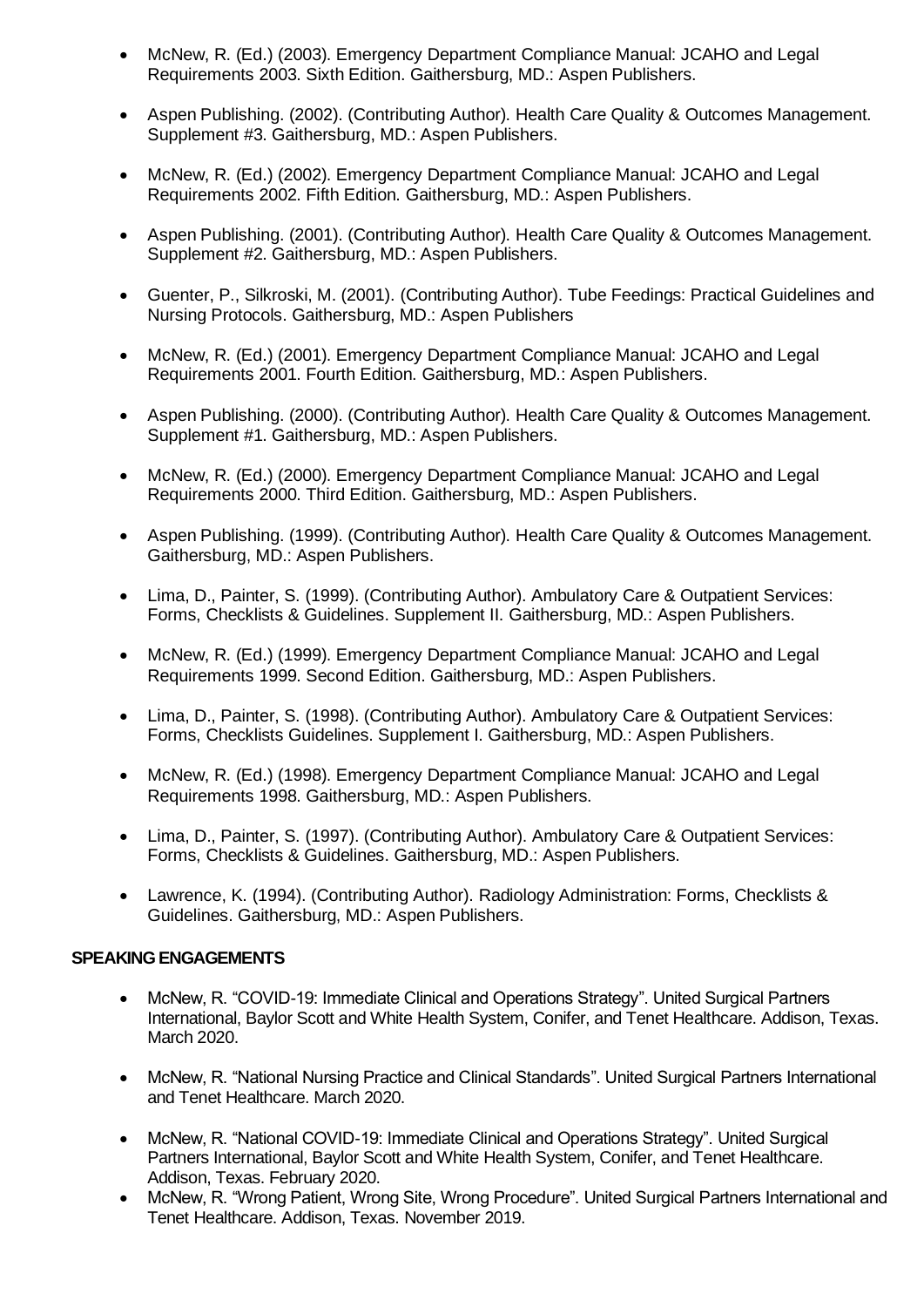- McNew, R. "Practice Standards, Regulatory Requirements, and Medical Error Prevention for CEOs, Administrators, and Physicians". United Surgical Partners International. Phoenix, Arizona. 2019.
- McNew, R. "Practice Standards, Regulatory Requirements, and Medical Error Prevention for CEOs, Administrators, and Physicians". United Surgical Partners International. Orange County, California. 2019.
- McNew, R. "Business Development and Mitigating Medical Errors". Ascension Health System. Nashville, Tennessee. October 2019.
- McNew, R. "Medical Staff Peer Review". United Surgical Partners International. Nashville Tennessee. October 2019.
- McNew, R. "Clinical Practice Standards, Variation, Medical Staff Peer Review". Outpatient Joint Summit. United Surgical Partners International. Dallas, Texas. February 2019.
- McNew, R. "Case Study of the Use and Correlation of a Pre-employment Psychometric Personality Assessment and Chief Nursing Officer Job Effectiveness. Detroit Medical Center, Detroit Children's Hospital of Michigan, Detroit Receiving Hospital, Harper University Hospital, Huron Valley-Sinai Hospital. Detroit, Massachusetts. May 2014.
- McNew, R. "Case Study of the Use and Correlation of a Pre-employment Psychometric Personality Assessment and Chief Nursing Officer Job Effectiveness. Baptist Health System. San Antonio, Texas. April 2014.
- McNew, R. "Case Study of the Use and Correlation of a Pre-employment Psychometric Personality Assessment and Chief Nursing Officer Job Effectiveness. Tenet Healthcare. Dallas, Texas. March 2014.
- McNew, R. "Case Study of the Use and Correlation of a Pre-employment Psychometric Personality Assessment and Chief Nursing Officer Job Effectiveness. American Sentinel University Research Defense. Aurora, Colorado. December 2013.
- McNew, R. "Chief Nursing Officers and Practice Standards". Tenet Healthcare. Dallas, Texas. October 2012.
- McNew, R. "Chief Nursing Officers and Practice Standards". Tenet Healthcare. Dallas, Texas. August 2011.
- McNew, R. "Practice Standards, Patient Outcomes, Risk for Litigation." Tenet Healthcare. Dallas, Texas. April 2010.
- McNew, R. "Practice Standards, Patient Outcomes, Risk for Litigation." El-Centro College. Dallas, Texas. March 2009.
- McNew, R. "The Passion for Nursing." Trinity Valley College. Dallas, Texas. September 2008.
- McNew, R. "Survey Readiness." Tenet Health System 2007 Quality Summit. Dallas, Texas. February 2007.
- McNew, R. "Exceeding Regulatory Compliance Requirements." Tenet Healthcare. Dallas, Texas. January 2006.
- McNew, R. "Conducting Root Cause Analysis for Sentinel Events." Tenet Healthcare. Dallas, Texas. May 2005.
- McNew, R. "Merging 2004 Joint Commission and CMS Requirements with Quality Outcomes." Tenet Health System. February 2004.
- McNew, R. "2003 JCAHO Standards." Tenet Health System. Dallas, Texas. February 2003.